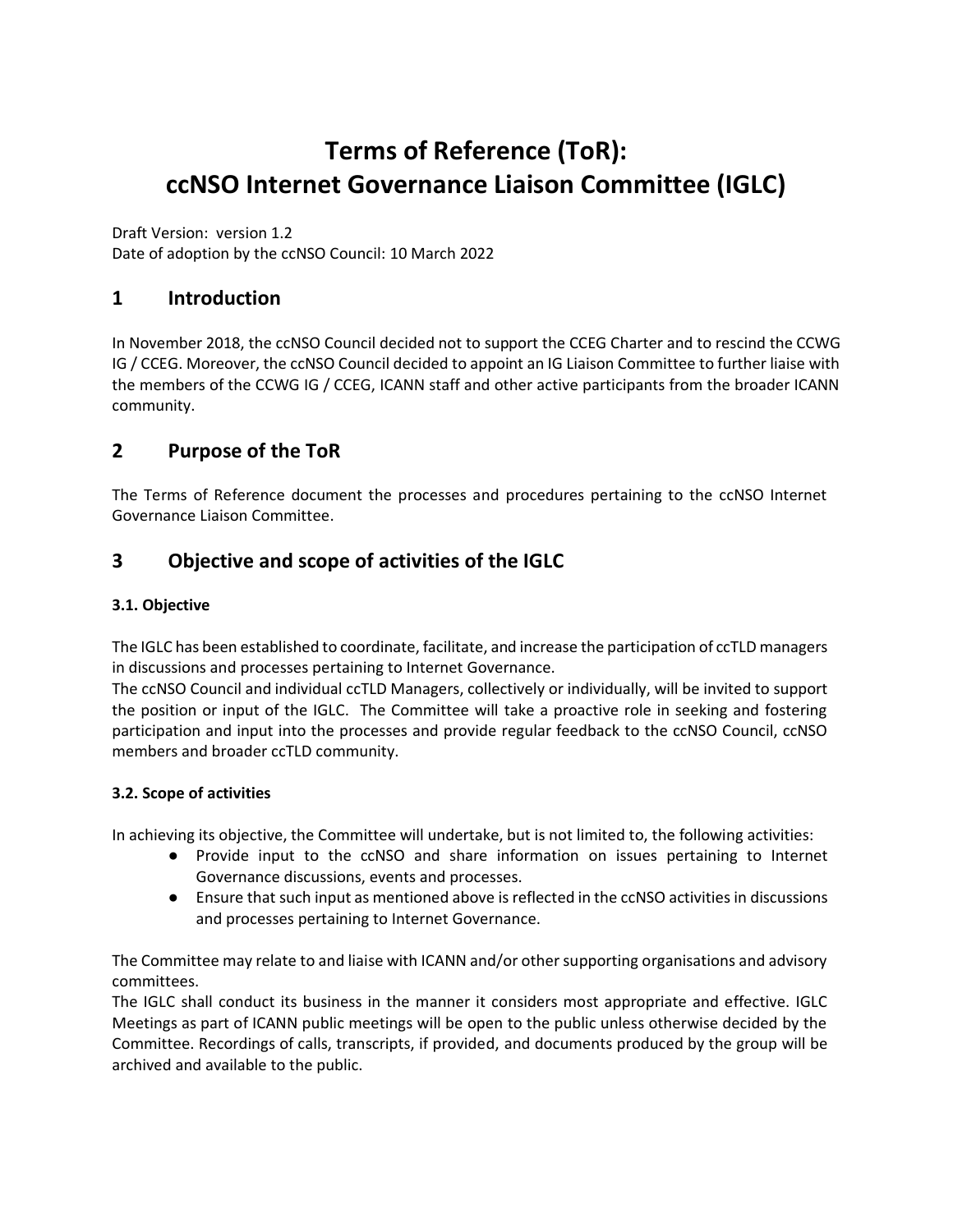# **3 The composition of the IGLC**

#### **3.1. Membership**

The IGLC shall have a minimum of five members and a maximum as determined by the ccNSO Council. Membership of the Committee is open to all ccTLD managers (whether members of the ccNSO or not) who are encouraged to forward their (self-)nominations to the ccNSO Secretariat upon the placement of the ccNSO Council's call thereof. At least two (2) ccNSO Councillors shall be members of the IGLC. ccTLD regional organisations may nominate an observer to be appointed by the ccNSO Council. The Chair of the ccNSO, or a person designated by the Chair of the ccNSO, is appointed ex-officio. The membership will be listed on the relevant page on the ccNSO website.

#### **3.2. The Chair of the IGLC**

At the nomination of the IGLC members, the Chair of the Committee will be appointed by the ccNSO Council. The Chair must be a member of the IGLC, and must represent a ccTLD manager.

- The Chair will manage ongoing activities and ensure an appropriate working environment by:
	- Promptly sharing relevant information with the entire Committee;
	- Planning the work of the Committee in order to achieve its goals and lead the Committee through its discussions;
	- Regularly assessing and reporting on progress towards the goals of the Committee;
	- Keeping track of participation.

#### **3.3. IGLC Vice Chairs**

At the nomination of the IGLC members, at least one (1) and maximum two (2) Committee Vice Chairs will be appointed by the ccNSO Council. The Vice Chair(s) must be a member of the IGLC, and must represent a ccTLD manager.

The key roles of the Vice Chair(s) are to work with the IGLC Chair and ccNSO staff in facilitation, coordination and communication – ensuring that committee members are actively engaged in the achievement of the IGLC work.

#### **3.4. Terms of Service & participation**

Neither members, nor observers to the IGLC have a term-end.

If considered necessary for the continuity of the work of the Committee, the Chair of the Committee may request that the ccNSO Secretariat publish a call for volunteers. The proposed new members will then be appointed by the ccNSO Council. Where a Committee member does not participate regularly, the Chair will reach out to the member in order to engage that person in the work of the group. If that member still does not participate regularly, the Chair will advise the ccNSO Council so that further steps can be taken to resolve the situation.

# **4 Reporting**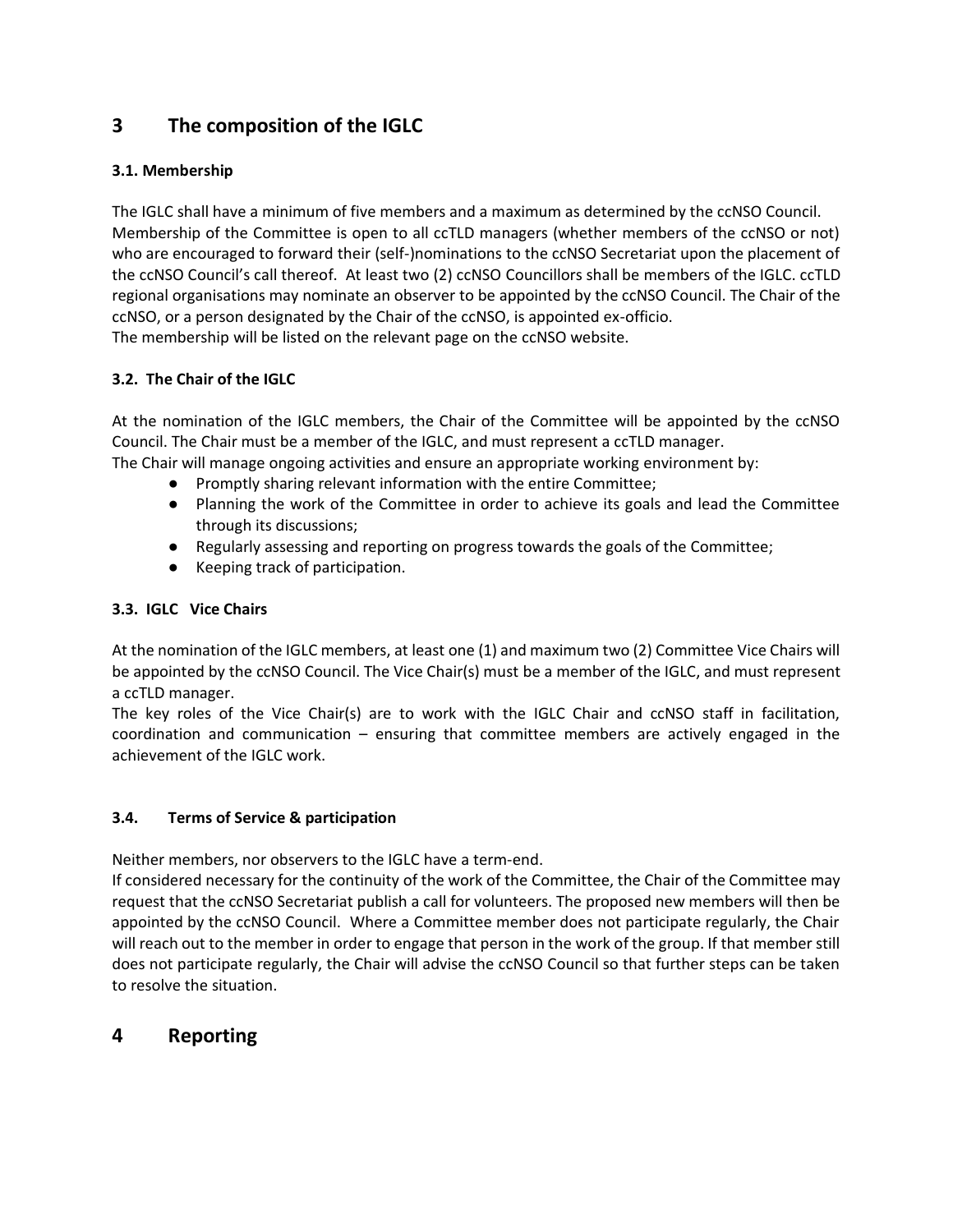The Chair of the Committee will report regularly to the ccNSO Council, either via written updates and/or at ccNSO Member Meetings, held during the ICANN public meetings, regarding the activities of the Committee.

# **5 Staff support**

The ccNSO Secretariat Support Staff will provide adequate support for the work of the IGLC.

# **6 Standards of behaviour**

All Committee participants (members, observers, liaisons, and support staff) are expected to behave maturely and professionally when they participate in the IGLC. This includes communicating with fellow members professionally and ensuring that the IGLC remains inclusive and productive.

The following steps are proposed to resolve incidents of unprofessional behaviour and communication:

- Any concern regarding the conduct of a participant should be raised with the participant first
- If the issue is not satisfactorily resolved, a formal complaint should be raised with the Chair, who will attempt to mediate a resolution
- If that is not possible, or if the complaint is deemed sufficiently serious in nature, the Chair is empowered to restrict the participation of the participant if their continued participation would not be appropriate and/or would significantly disrupt the IGLC in the conducting of its business
- Generally, a participant should first be warned privately, and then warned publicly before such restriction is put into effect. In extreme circumstances, this restriction may be put into effect immediately

Should a sanctioned individual disagree with an imposed restriction, the complainant disagrees with a restriction (or lack of one), or should there be other matters regarding the complaint that cannot be resolved satisfactorily, any involved party including the Chair of the IGLC can raise the issue with the Chair and Vice Chairs of the ccNSO Council or their designate(s). They will review the matter and then decide the case at hand. The ccNSO Council, Chair of the IGLC, the sanctioned party, and the complainant shall be informed accordingly.

All Meeting Platform chat sessions are being archived and follow the ICANN Expected Standards of Behavior[:](http://www.icann.org/en/news/in-focus/accountability/expected-standards) <http://www.icann.org/en/news/in-focus/accountability/expected-standards>

#### **6.1. Conflict of Interest**

A Committee member should declare a conflict of interest at any stage. After such a declaration, the Committee member ceases to be involved. The ccNSO Council Chair and Vice Chairs will make the final decision in this case.

# **7 Miscellaneous**

#### **7.1 Omission or unreasonable impact of the ToR**